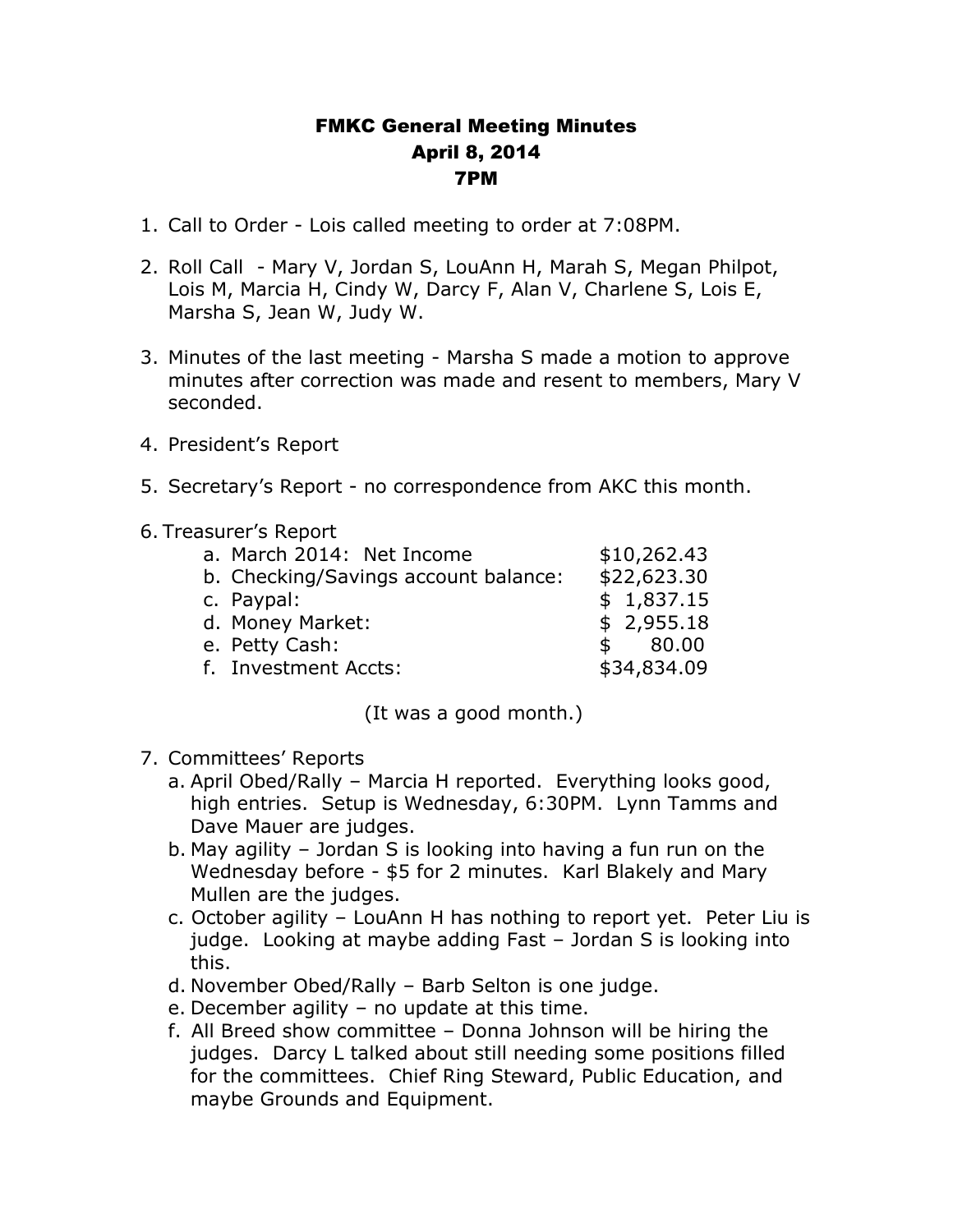- g. Awards Banquet Marsha S reported Has a signup sheet for food. Potluck, date is April 26th , FMKC Expo Building, 6:00pm – eat around 6:30pm-7:00pm. Marsha S passed around a sign-up sheet for the food.
- h. Membership LouAnn H had nothing to report.
- i. Silent Auction \$225 profit. Lois M wants to form a committee to do the auction at trials when she is not able to attend and will not be at the May agility trial. Also wants to setup a tub by her crate to drop things off and be able to keep a tub in the back storeroom. People interested in committee contact Lois. Julie Hulne is in charge of the Silent Auction for RRNDOC in May.
- 8. Old Business
	- a. Barn Hunt is in GEMSCO Building. May 30-June 1. Any dog and any breed that can fit through a 22" tunnel. A match will be held the Friday before. Register dogs on the Barn Hunt website. Entries close 5/24/14 and are to be mailed to Donna Johnson.
	- b. Insurance Concessionaire Insurance is for serving food and is purchased. Equisure is the Liability Insurance.
- 9. New Business
	- a. Concession making agility trials more profitable.
	- b. Run thrus on Thursday nights Jordan S will look into this with AKC.
	- c. Discussed the idea of adding Fast for October Agility Trial.
	- d. Marsha S made a motion to use rosettes for Novice classes only, plus MACH, PACH, PAX and new titles, and use flat pinked edge ribbons for class placements except Novice (\$0.60 each vs the \$3.36 each for the rosette) Lois M seconded. Motion carried.
	- e. Current MACH, PACH and PAX ribbons are \$25 each, those stay the same.
	- f. New title ribbons are \$3.88 each. Marsha S moved to go to a flat New Title ribbon costing much less, Lois M seconded. Motion carried.
	- g. Discussed the decision to raise entry fees \$2 for the first run, and \$1 for each subsequent run that day. This will be implemented in the October trial.
	- h. Members can donate back to us the ribbons and rosettes they do not wish to keep.
	- i. Put raising camping fees on hold agility and obedience trials until Lois E finds out the correct camping fees. Currently we only charge what RRVF charges us.